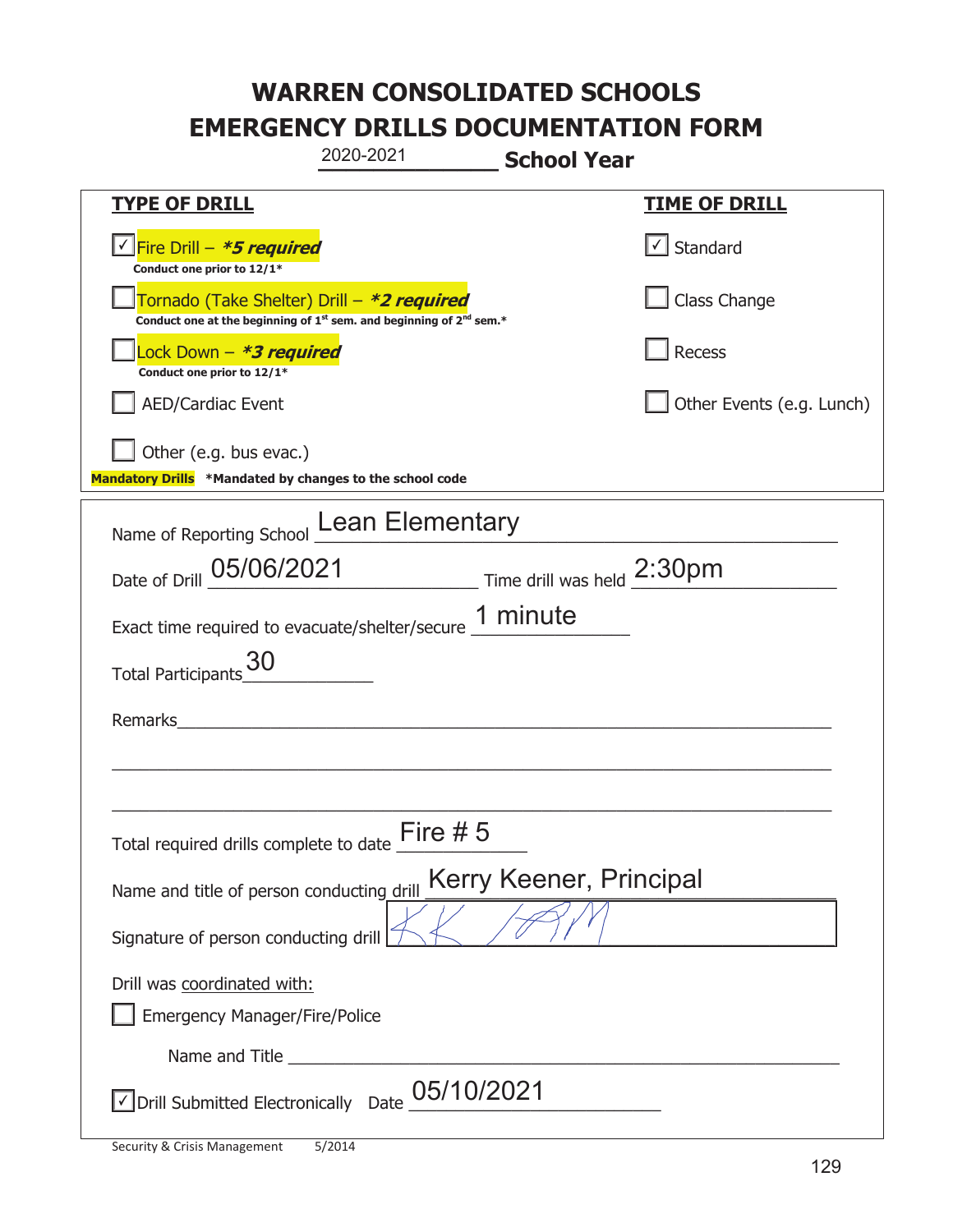|                                                                                    | 2020-2021                                                                                                                                 | <b>School Year</b>         |  |  |  |
|------------------------------------------------------------------------------------|-------------------------------------------------------------------------------------------------------------------------------------------|----------------------------|--|--|--|
| <b>TYPE OF DRILL</b>                                                               |                                                                                                                                           | <b>TIME OF DRILL</b>       |  |  |  |
| Fire Drill - *5 required<br>Conduct one prior to 12/1*                             |                                                                                                                                           | √ Standard                 |  |  |  |
|                                                                                    | Tornado (Take Shelter) Drill – *2 required<br>Conduct one at the beginning of 1 <sup>st</sup> sem. and beginning of 2 <sup>nd</sup> sem.* | Class Change               |  |  |  |
| Lock Down $-$ *3 required<br>Conduct one prior to 12/1*                            |                                                                                                                                           | Recess                     |  |  |  |
| <b>AED/Cardiac Event</b>                                                           |                                                                                                                                           | Other Events (e.g. Lunch)  |  |  |  |
| Other (e.g. bus evac.)<br>Mandatory Drills *Mandated by changes to the school code |                                                                                                                                           |                            |  |  |  |
| Name of Reporting School                                                           | <b>Pearl Lean Elementary</b>                                                                                                              |                            |  |  |  |
| Date of Drill 05/04/2021                                                           |                                                                                                                                           | Time drill was held 9:30am |  |  |  |
|                                                                                    | Exact time required to evacuate/shelter/secure 4 minutes                                                                                  |                            |  |  |  |
| 375<br><b>Total Participants</b>                                                   |                                                                                                                                           |                            |  |  |  |
| This drill was a suprise ALICE Drill.<br>Remarks                                   |                                                                                                                                           |                            |  |  |  |
|                                                                                    |                                                                                                                                           |                            |  |  |  |
|                                                                                    |                                                                                                                                           |                            |  |  |  |
| Total required drills complete to date                                             | ALICE/lockdown 4                                                                                                                          |                            |  |  |  |
| Kerry Keener, Principal<br>Name and title of person conducting drill               |                                                                                                                                           |                            |  |  |  |
| Signature of person conducting drill                                               |                                                                                                                                           |                            |  |  |  |
| Drill was coordinated with:<br><b>Emergency Manager/Fire/Police</b>                |                                                                                                                                           |                            |  |  |  |
|                                                                                    |                                                                                                                                           |                            |  |  |  |
| 05/04/2021<br>√ Drill Submitted Electronically Date                                |                                                                                                                                           |                            |  |  |  |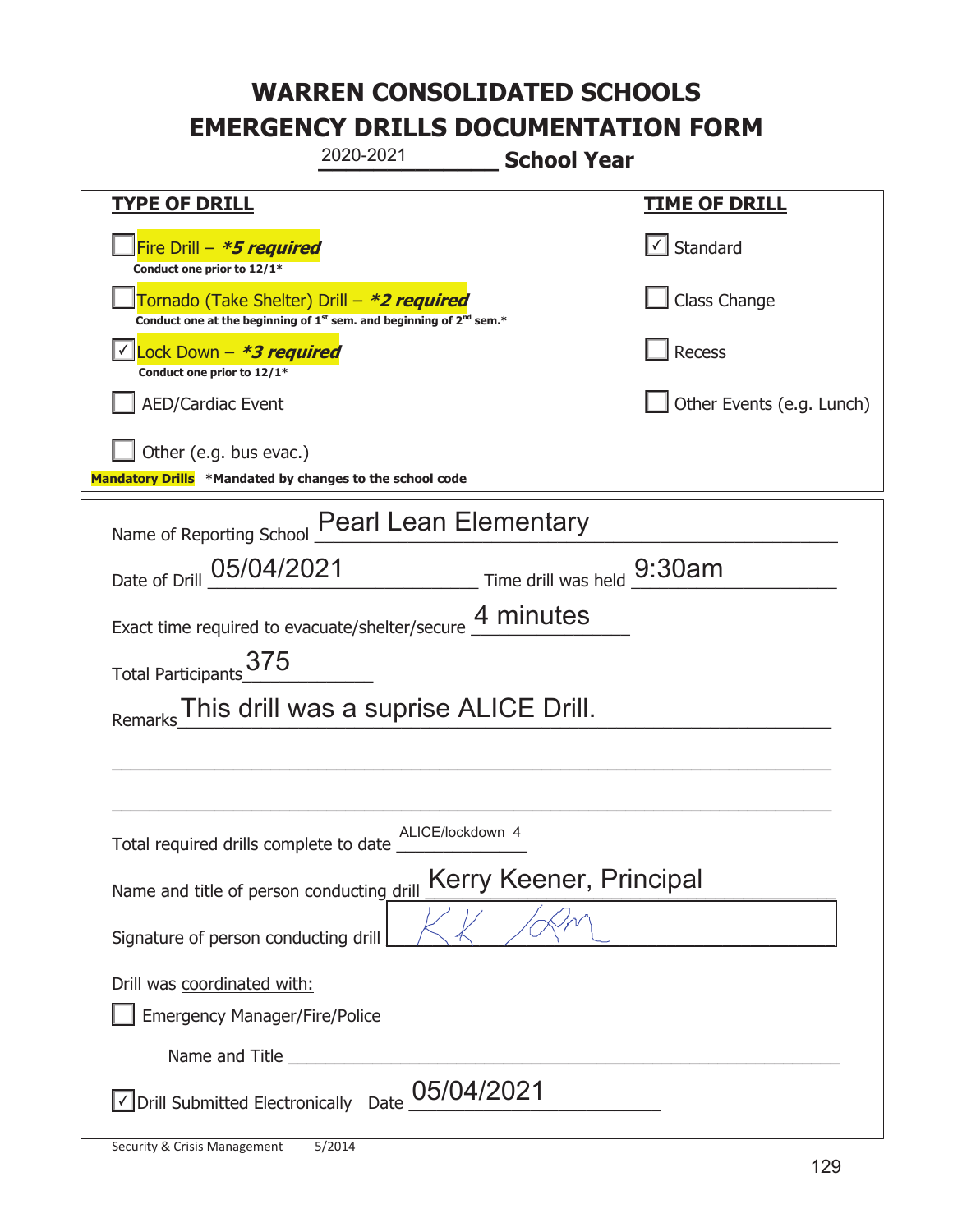|                                                                                    | 2020-2021                                                                                   | <b>School Year</b>        |
|------------------------------------------------------------------------------------|---------------------------------------------------------------------------------------------|---------------------------|
| <b>TYPE OF DRILL</b>                                                               |                                                                                             | <b>TIME OF DRILL</b>      |
| Fire Drill - <i>*5 required</i><br>Conduct one prior to 12/1*                      |                                                                                             | $\cup$ Standard           |
| Tornado (Take Shelter) Drill – *2 required                                         | Conduct one at the beginning of 1 <sup>st</sup> sem. and beginning of 2 <sup>nd</sup> sem.* | Class Change              |
| Lock Down - *3 required<br>Conduct one prior to 12/1*                              |                                                                                             | Recess                    |
| <b>AED/Cardiac Event</b>                                                           |                                                                                             | Other Events (e.g. Lunch) |
| Other (e.g. bus evac.)<br>Mandatory Drills *Mandated by changes to the school code |                                                                                             |                           |
| Name of Reporting School                                                           | <b>Pearl Lean Elementary</b>                                                                |                           |
|                                                                                    | Date of Drill 04/23/2021 Time drill was held 2:30pm                                         |                           |
|                                                                                    | Exact time required to evacuate/shelter/secure 1 minute                                     |                           |
| <b>Total Participants</b>                                                          |                                                                                             |                           |
| Remarks                                                                            |                                                                                             |                           |
|                                                                                    |                                                                                             |                           |
| Total required drills complete to date $\stackrel{\text{Fire}}{=}$ #4              |                                                                                             |                           |
| Name and title of person conducting drill                                          |                                                                                             | Lisa Murchison, Secretary |
| Signature of person conducting drill                                               |                                                                                             |                           |
| Drill was coordinated with:<br><b>Emergency Manager/Fire/Police</b>                |                                                                                             |                           |
|                                                                                    |                                                                                             |                           |
| √ Drill Submitted Electronically Date                                              | 04/23/2021                                                                                  |                           |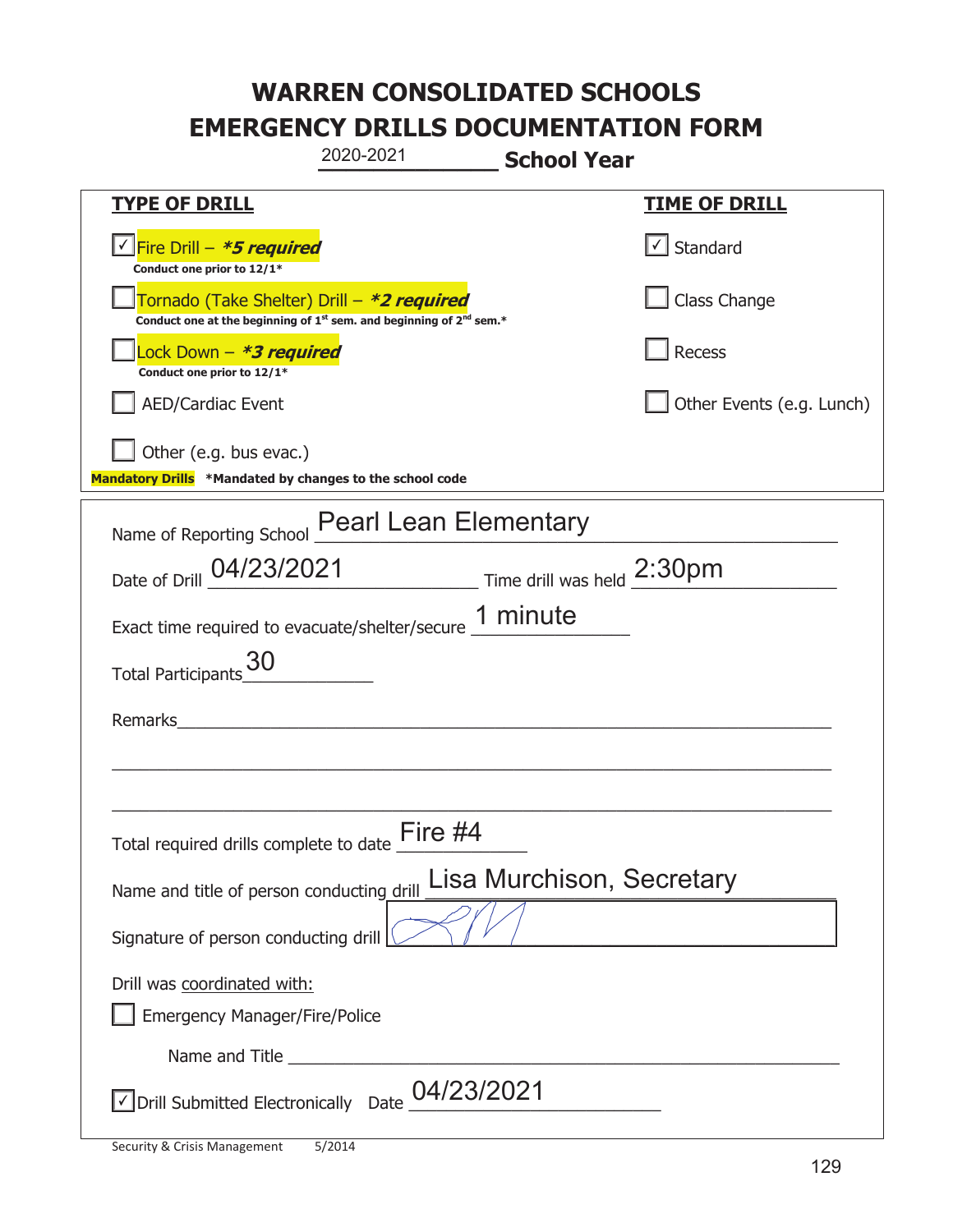|                                                                                    | 2020-2021                                                                                   | <b>School Year</b>          |                               |  |
|------------------------------------------------------------------------------------|---------------------------------------------------------------------------------------------|-----------------------------|-------------------------------|--|
| <b>TYPE OF DRILL</b>                                                               |                                                                                             |                             | <u>TIME OF DRILL</u>          |  |
| Fire Drill - *5 required<br>Conduct one prior to 12/1*                             |                                                                                             |                             | $\sqrt{\phantom{a}}$ Standard |  |
| Tornado (Take Shelter) Drill – *2 required                                         | Conduct one at the beginning of 1 <sup>st</sup> sem. and beginning of 2 <sup>nd</sup> sem.* |                             | Class Change                  |  |
| Lock Down - <b>*3 required</b><br>Conduct one prior to 12/1*                       |                                                                                             |                             | Recess                        |  |
| <b>AED/Cardiac Event</b>                                                           |                                                                                             |                             | Other Events (e.g. Lunch)     |  |
| Other (e.g. bus evac.)<br>Mandatory Drills *Mandated by changes to the school code |                                                                                             |                             |                               |  |
| Name of Reporting School                                                           | <b>Pearl Lean Elementary</b>                                                                |                             |                               |  |
| Date of Drill 03/30/2021                                                           |                                                                                             | Time drill was held 10:00AM |                               |  |
|                                                                                    | 2 minutes for each location<br>Exact time required to evacuate/shelter/secure _             |                             |                               |  |
| Total Participants_275                                                             |                                                                                             |                             |                               |  |
| Remarks                                                                            | Evacuation/shelter/secure was accomplished quickly and quietly                              |                             |                               |  |
|                                                                                    | for each location use during this drill.                                                    |                             |                               |  |
|                                                                                    |                                                                                             |                             |                               |  |
| Total required drills complete to date                                             | #3 Lockdown/ALICE                                                                           |                             |                               |  |
| Kerry Keener, Principal<br>Name and title of person conducting drill               |                                                                                             |                             |                               |  |
| Signature of person conducting drill                                               |                                                                                             |                             |                               |  |
| Drill was coordinated with:<br><b>Emergency Manager/Fire/Police</b>                |                                                                                             |                             |                               |  |
|                                                                                    |                                                                                             |                             |                               |  |
| √ Drill Submitted Electronically Date                                              | 03/30/21                                                                                    |                             |                               |  |

t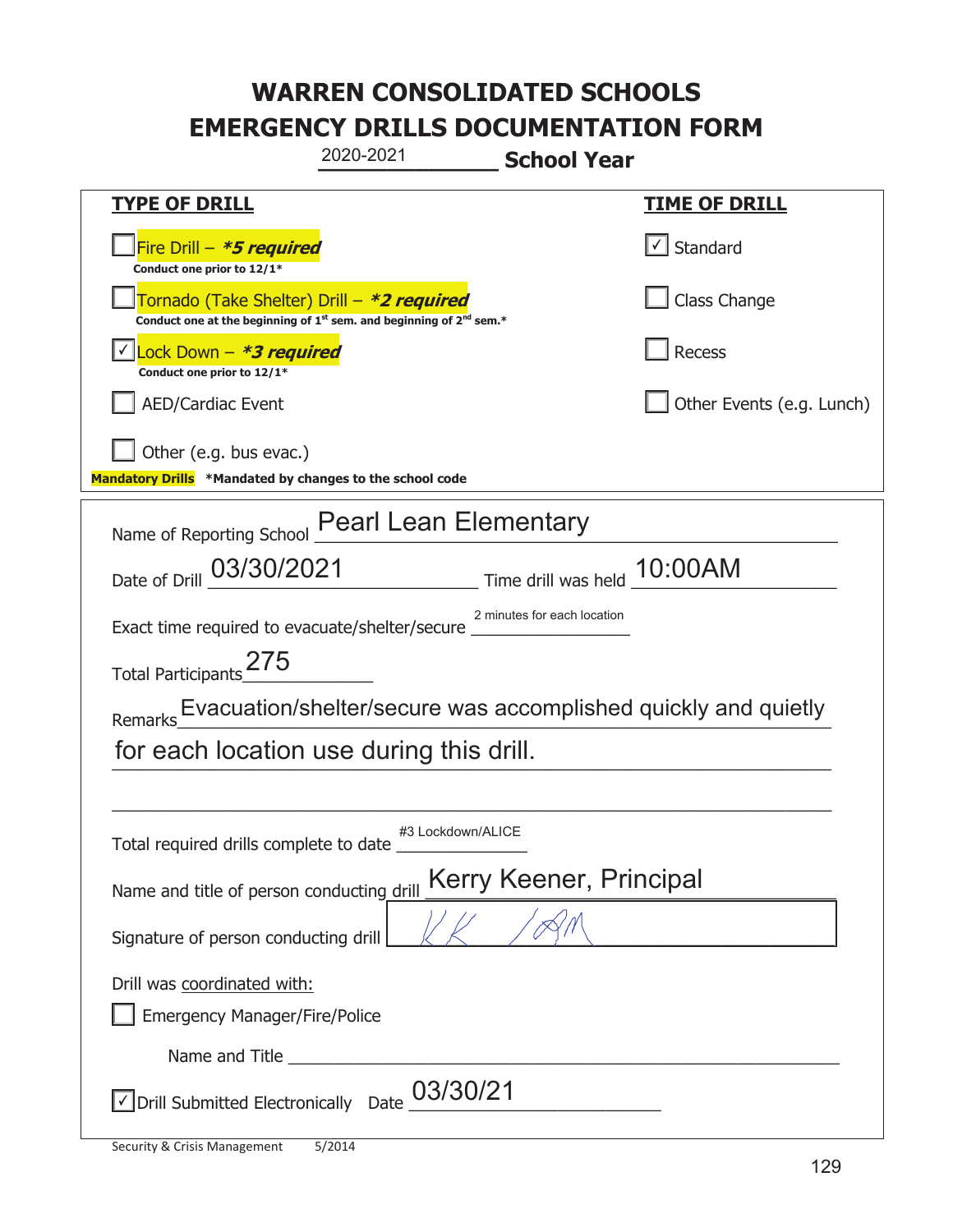|                                                                                    | 2020-2021                                                                                   | <b>School Year</b>        |  |
|------------------------------------------------------------------------------------|---------------------------------------------------------------------------------------------|---------------------------|--|
| <b>TYPE OF DRILL</b>                                                               |                                                                                             | <u>TIME OF DRILL</u>      |  |
| Fire Drill - *5 required<br>Conduct one prior to 12/1*                             |                                                                                             | $\cup$ Standard           |  |
| Tornado (Take Shelter) Drill – *2 required                                         | Conduct one at the beginning of 1 <sup>st</sup> sem. and beginning of 2 <sup>nd</sup> sem.* | Class Change              |  |
| Lock Down - *3 required<br>Conduct one prior to 12/1*                              |                                                                                             | Recess                    |  |
| <b>AED/Cardiac Event</b>                                                           |                                                                                             | Other Events (e.g. Lunch) |  |
| Other (e.g. bus evac.)<br>Mandatory Drills *Mandated by changes to the school code |                                                                                             |                           |  |
|                                                                                    | Name of Reporting School Lean Elementary                                                    |                           |  |
|                                                                                    | Date of Drill 01/12/21 Time drill was held 11:15am                                          |                           |  |
| Exact time required to evacuate/shelter/secure 4 mintue drill                      |                                                                                             |                           |  |
| <b>Total Participants</b>                                                          |                                                                                             |                           |  |
| Remarks                                                                            |                                                                                             |                           |  |
|                                                                                    |                                                                                             |                           |  |
|                                                                                    | Total required drills complete to date #2 ALICE                                             |                           |  |
| Name and title of person conducting drill                                          |                                                                                             | Kerry Keener, Principal   |  |
| Signature of person conducting drill                                               |                                                                                             |                           |  |
| Drill was coordinated with:<br><b>Emergency Manager/Fire/Police</b>                |                                                                                             |                           |  |
|                                                                                    |                                                                                             |                           |  |
| √ Drill Submitted Electronically Date                                              | 01/12/2021                                                                                  |                           |  |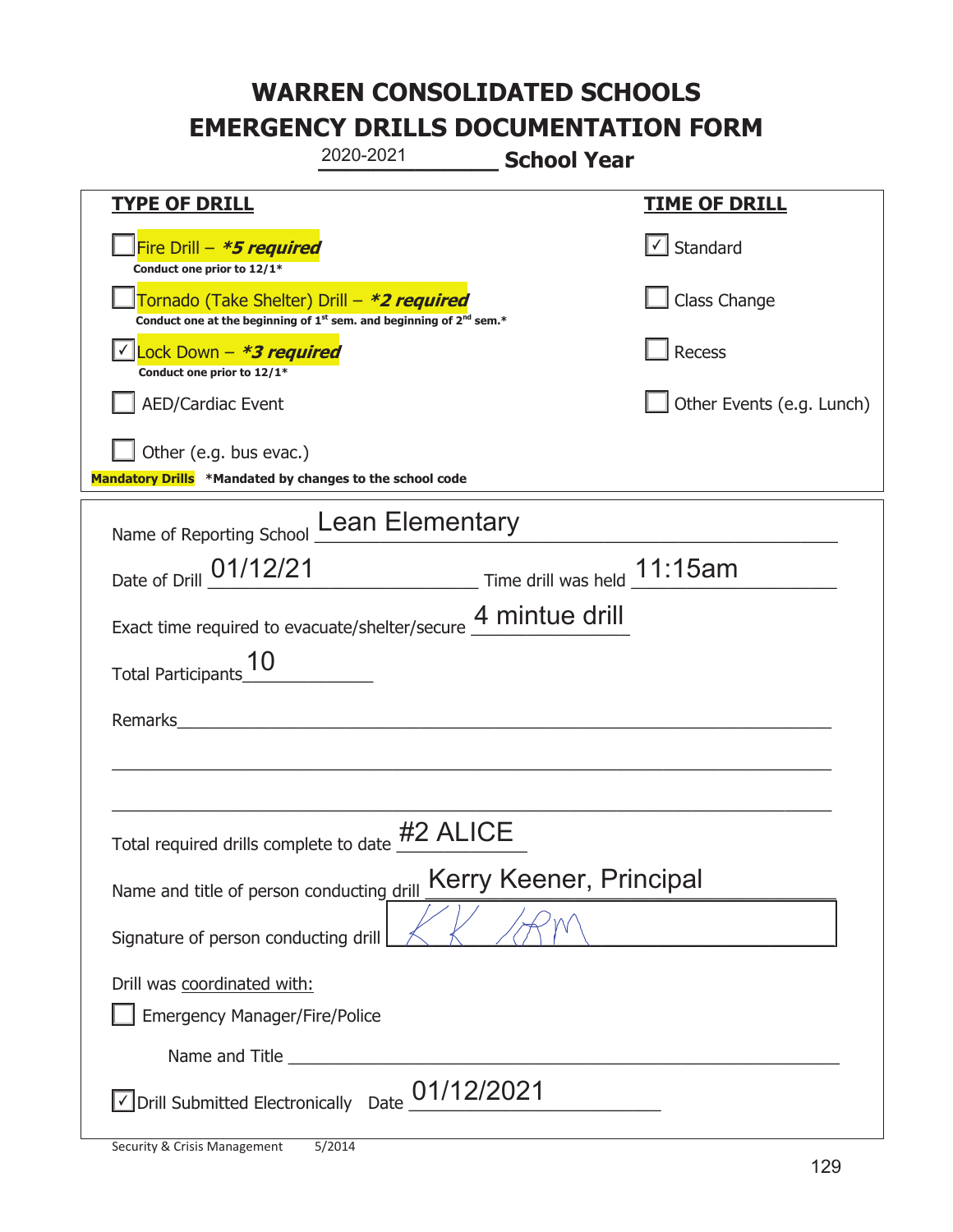| 2020-2021<br><b>School Year</b>                                                                                                                                                                                                      |                           |  |  |
|--------------------------------------------------------------------------------------------------------------------------------------------------------------------------------------------------------------------------------------|---------------------------|--|--|
| <b>TYPE OF DRILL</b>                                                                                                                                                                                                                 | <u>TIME OF DRILL</u>      |  |  |
| Fire Drill - <b>*5 required</b><br>Conduct one prior to 12/1*                                                                                                                                                                        | $\cup$ Standard           |  |  |
| Tornado (Take Shelter) Drill - *2 required<br>Conduct one at the beginning of $1^{st}$ sem. and beginning of $2^{nd}$ sem.*                                                                                                          | Class Change              |  |  |
| Lock Down $-$ *3 required<br>Conduct one prior to 12/1*                                                                                                                                                                              | Recess                    |  |  |
| <b>AED/Cardiac Event</b>                                                                                                                                                                                                             | Other Events (e.g. Lunch) |  |  |
| Other (e.g. bus evac.)<br>Mandatory Drills *Mandated by changes to the school code                                                                                                                                                   |                           |  |  |
| Name of Reporting School Pearl Lean Elementary                                                                                                                                                                                       |                           |  |  |
| Date of Drill 11/17/2020 Time drill was held 2:30pm                                                                                                                                                                                  |                           |  |  |
| Exact time required to evacuate/shelter/secure 4 minutes                                                                                                                                                                             |                           |  |  |
| Total Participants_20                                                                                                                                                                                                                |                           |  |  |
| This drill used ALICE procedures.<br>Remarks                                                                                                                                                                                         |                           |  |  |
|                                                                                                                                                                                                                                      |                           |  |  |
|                                                                                                                                                                                                                                      |                           |  |  |
| #1 Lockdown<br>Total required drills complete to date                                                                                                                                                                                |                           |  |  |
| Kerry Keener, Principal<br>Name and title of person conducting drill                                                                                                                                                                 |                           |  |  |
| Signature of person conducting drill                                                                                                                                                                                                 |                           |  |  |
| Drill was coordinated with:                                                                                                                                                                                                          |                           |  |  |
| Emergency Manager/Fire/Police                                                                                                                                                                                                        |                           |  |  |
| Name and Title <b>contract the contract of the contract of the contract of the contract of the contract of the contract of the contract of the contract of the contract of the contract of the contract of the contract of the c</b> |                           |  |  |
| $\sqrt{\phantom{a}}$ Drill Submitted Electronically Date $\underline{\phantom{a}}$ 11/17/2020                                                                                                                                        |                           |  |  |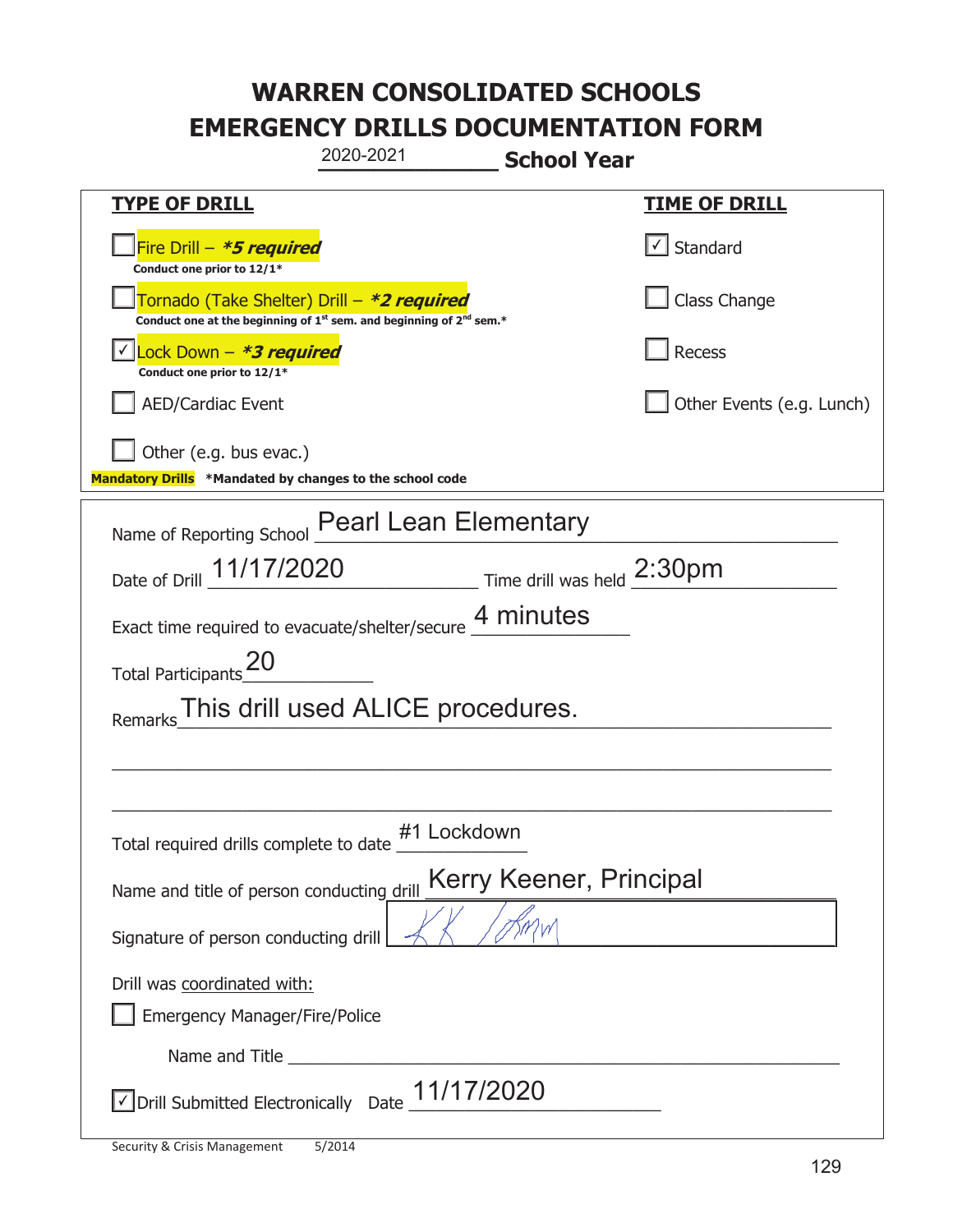|                                                                                               | 2020-2021                                                                                   | <b>School Year</b>      |                           |
|-----------------------------------------------------------------------------------------------|---------------------------------------------------------------------------------------------|-------------------------|---------------------------|
| <b>TYPE OF DRILL</b>                                                                          |                                                                                             |                         | <b>TIME OF DRILL</b>      |
| Fire Drill - <i>*<b>5 required</b></i><br>Conduct one prior to 12/1*                          |                                                                                             |                         | $\cup$ Standard           |
| Tornado (Take Shelter) Drill – *2 required                                                    | Conduct one at the beginning of 1 <sup>st</sup> sem. and beginning of 2 <sup>nd</sup> sem.* |                         | Class Change              |
| Lock Down - *3 required<br>Conduct one prior to 12/1*                                         |                                                                                             |                         | Recess                    |
| <b>AED/Cardiac Event</b>                                                                      |                                                                                             |                         | Other Events (e.g. Lunch) |
| Other (e.g. bus evac.)<br>Mandatory Drills *Mandated by changes to the school code            |                                                                                             |                         |                           |
| Name of Reporting School                                                                      | <b>Pearl Lean Elementary</b>                                                                |                         |                           |
| Date of Drill 11/10/2020 Time drill was held 9:45am                                           |                                                                                             |                         |                           |
| Exact time required to evacuate/shelter/secure <b>1minute</b>                                 |                                                                                             |                         |                           |
| <b>Total Participants</b>                                                                     |                                                                                             |                         |                           |
| Remarks                                                                                       |                                                                                             |                         |                           |
|                                                                                               |                                                                                             |                         |                           |
|                                                                                               |                                                                                             |                         |                           |
| Total required drills complete to date TO                                                     | Fire                                                                                        |                         |                           |
| Name and title of person conducting drill                                                     |                                                                                             | Kerry Keener, Principal |                           |
| Signature of person conducting drill                                                          |                                                                                             |                         |                           |
| Drill was coordinated with:<br><b>Emergency Manager/Fire/Police</b>                           |                                                                                             |                         |                           |
|                                                                                               |                                                                                             |                         |                           |
| $\sqrt{2}$ Drill Submitted Electronically Date $\frac{11}{10}$ Drill Submitted Electronically |                                                                                             |                         |                           |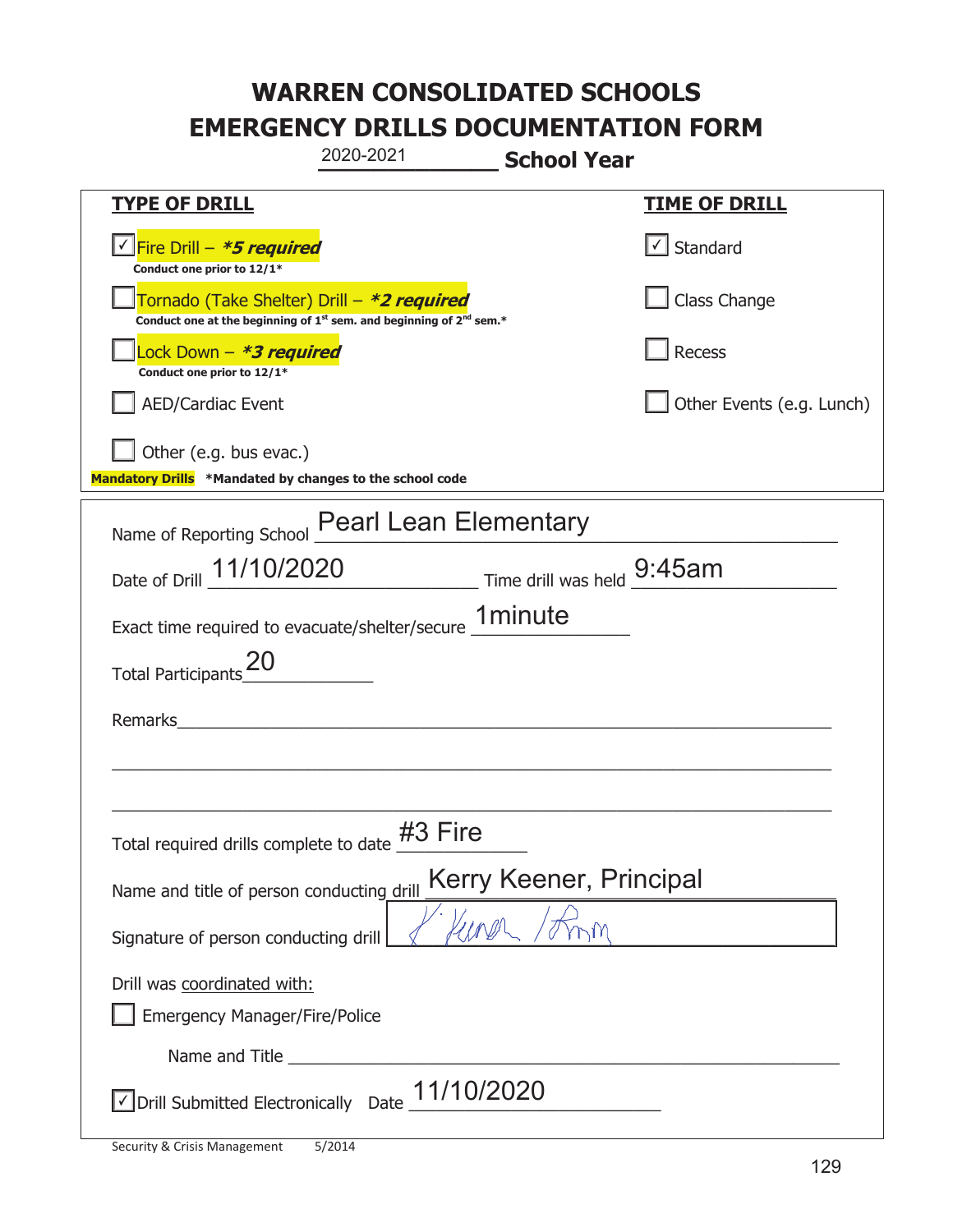|                                                                                    | 2020-2021                                                                                   | <b>School Year</b>                                                        |                           |
|------------------------------------------------------------------------------------|---------------------------------------------------------------------------------------------|---------------------------------------------------------------------------|---------------------------|
| <b>TYPE OF DRILL</b>                                                               |                                                                                             |                                                                           | <b>TIME OF DRILL</b>      |
| Fire Drill - <i>*5 required</i><br>Conduct one prior to 12/1*                      |                                                                                             |                                                                           | $\cup$ Standard           |
| Tornado (Take Shelter) Drill – *2 required                                         | Conduct one at the beginning of 1 <sup>st</sup> sem. and beginning of 2 <sup>nd</sup> sem.* |                                                                           | Class Change              |
| Lock Down - *3 required<br>Conduct one prior to 12/1*                              |                                                                                             |                                                                           | Recess                    |
| <b>AED/Cardiac Event</b>                                                           |                                                                                             |                                                                           | Other Events (e.g. Lunch) |
| Other (e.g. bus evac.)<br>Mandatory Drills *Mandated by changes to the school code |                                                                                             |                                                                           |                           |
| Name of Reporting School                                                           | <b>Pearl Lean Elementary</b>                                                                |                                                                           |                           |
| Date of Drill 10/09/2020                                                           |                                                                                             | $\frac{9:45}{\frac{1}{2}}$ Time drill was held $\frac{9:45}{\frac{1}{2}}$ |                           |
| Exact time required to evacuate/shelter/secure 1 minute                            |                                                                                             |                                                                           |                           |
| 35<br><b>Total Participants</b>                                                    |                                                                                             |                                                                           |                           |
| Remarks                                                                            |                                                                                             |                                                                           |                           |
|                                                                                    |                                                                                             |                                                                           |                           |
| Total required drills complete to date $\frac{\#2}{\#2}$ Fire                      |                                                                                             |                                                                           |                           |
| Name and title of person conducting drill                                          |                                                                                             | Kerry Keener, Principal                                                   |                           |
| Signature of person conducting drill                                               |                                                                                             |                                                                           |                           |
| Drill was coordinated with:<br><b>Emergency Manager/Fire/Police</b>                |                                                                                             |                                                                           |                           |
|                                                                                    |                                                                                             |                                                                           |                           |
| √ Drill Submitted Electronically Date                                              | 10/09/2020                                                                                  |                                                                           |                           |

ı